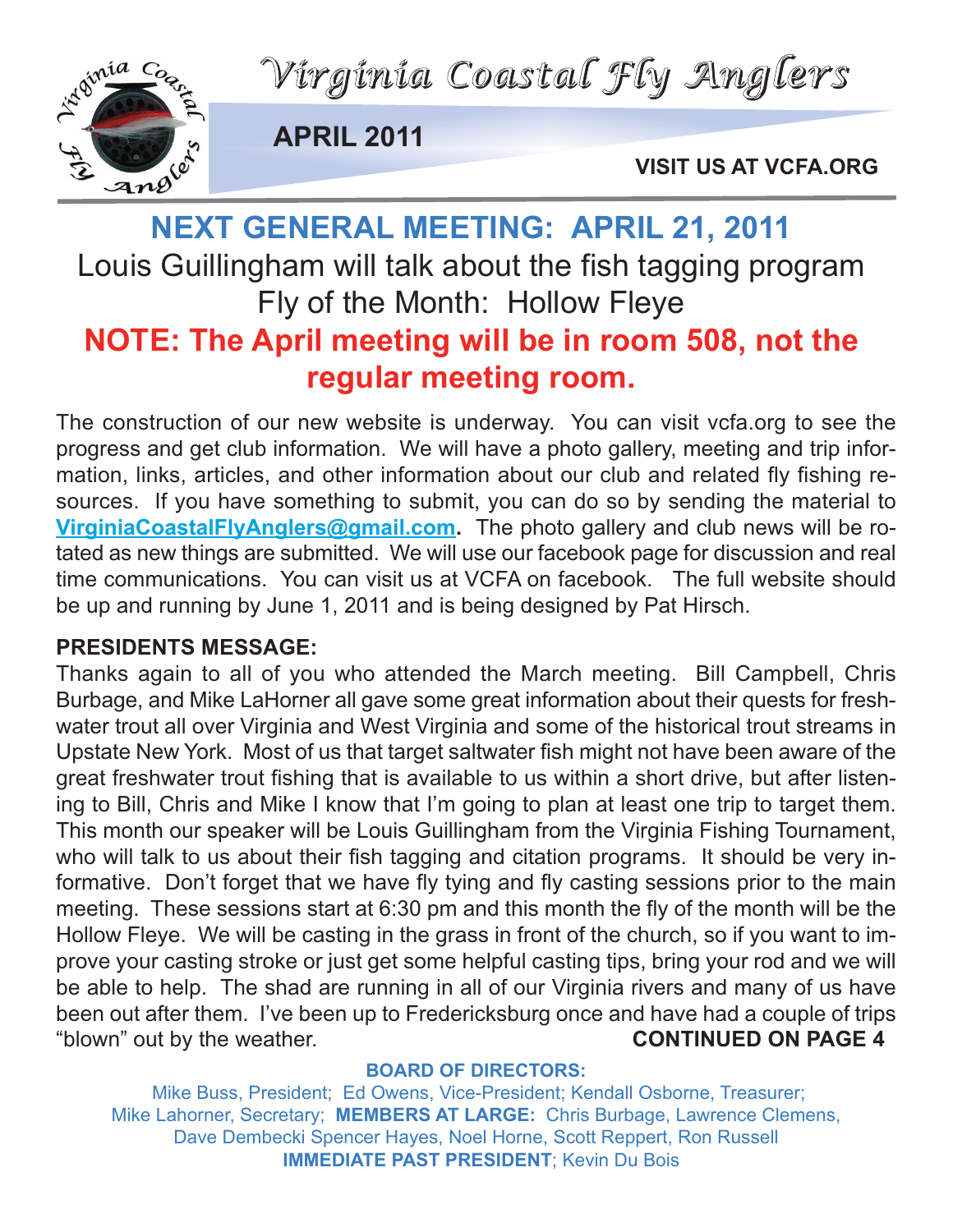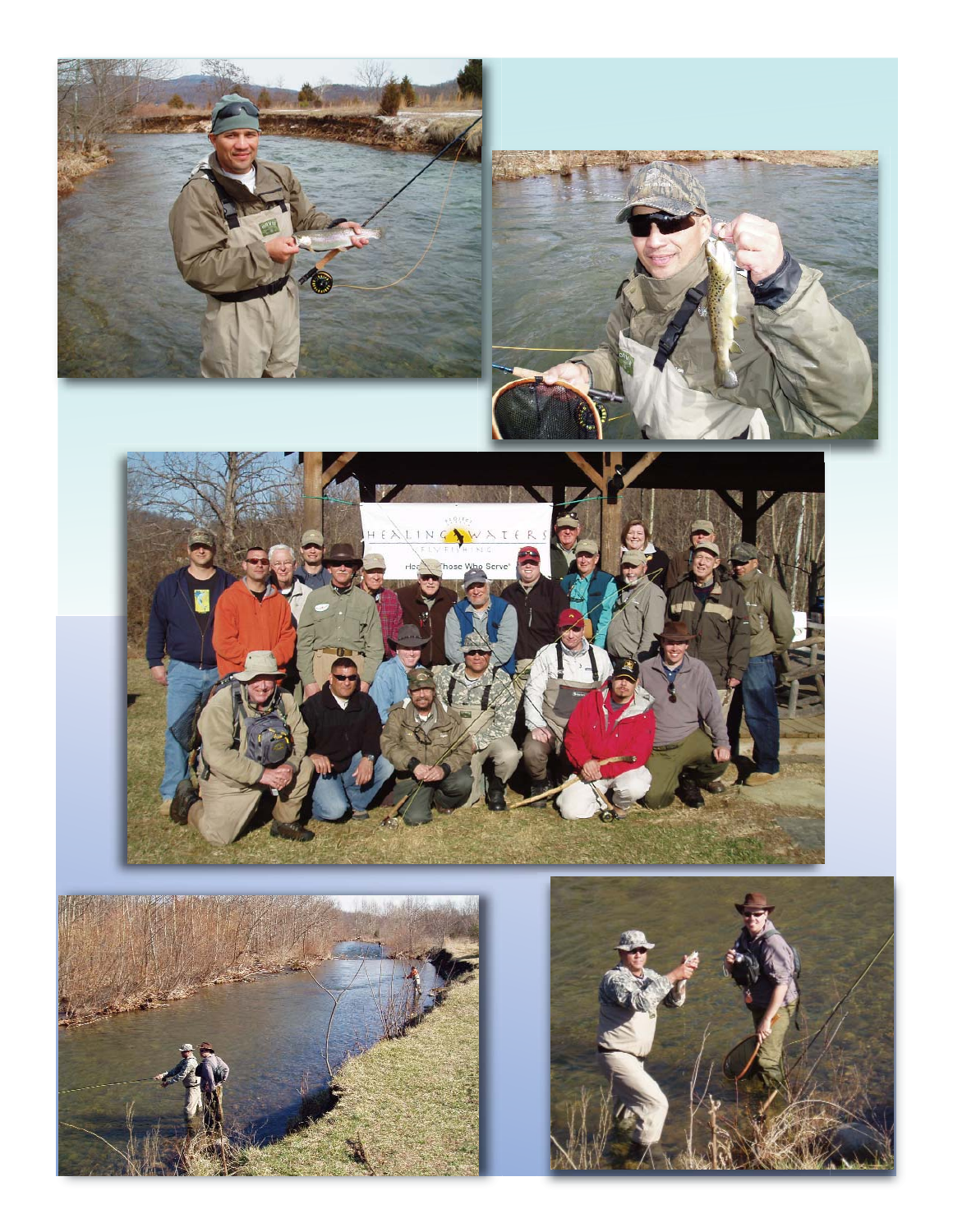## **PROJECT HEALING WATERS**

The pictures on the previous page were taken by Mike Buss. On March 8, he helped the Fly Fishers of Virginia with their outing for the Wounded Warriors program through Project Healing Waters. There were twelve warriors who participated in fishing the the Rose River. The group caught approximately fifty Trout with a mix of rainbow, brown and brook. The largest fish taken was about three pounds.

The next PHWFF outing is a shad trip in Richmond and they have a monthly fly tying session at Ft Eustis. If anyone wants to help out with these events, contact Mike Buss.



Greg Brown sent this picture taken on March 28, 2011. It shows Mike Buss hard at work fishing in his dreams. We are naming this area Mike's Rest Stop on the Rappahannock River.

Greg Brown and Steve Eisenberger on their feet. They were also fishing the Rappahanock River in Fredericksburg on March 28.

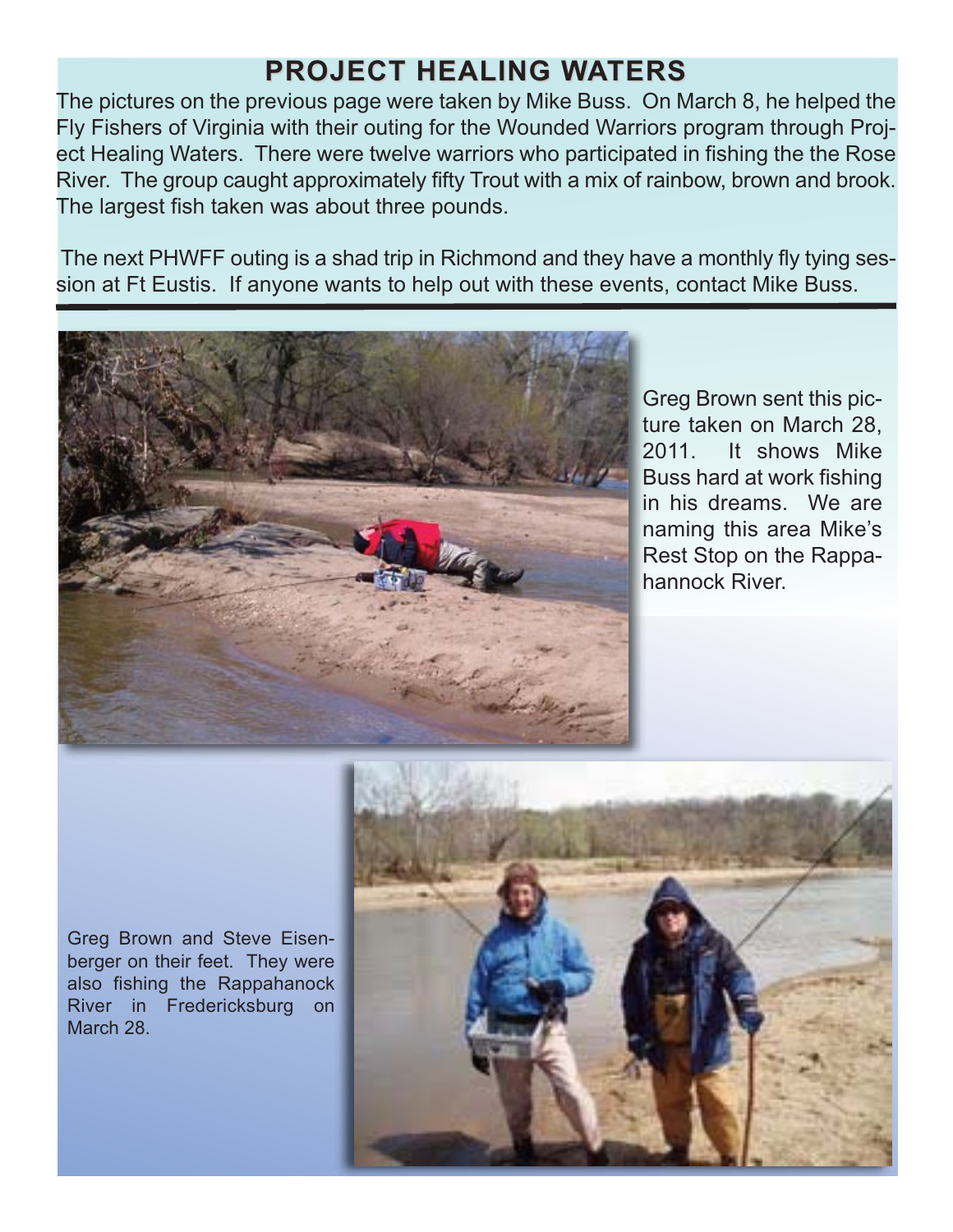Presidents Message - continued from page 1

The Falmouth Flats Fly Fishing Club's website reported that one of their members caught 69 shad in a little over 2 hours of fishing last week. The run is definitely on up there for any of you who want to make the trip. Plus there is some good news about the parking situation up there, the gate to the parking area is now open until 7 pm daily. You only need a permit if you will be staying past that time. Our new and revamped web site will be up shortly and in the meantime and after it is up and running, be sure to check out our Facebook page. Just go to Facebook and type in v and hit the search button and you will see our page. Click on that and you will be able to post and read other posts. You can use it to see who is going fishing, how they have done, and post your own fishing trip if you want to have company and someone to fish with. I've been asked by the VA Hospital in Hampton if we would be interested in helping them start a Project Healing Waters Fly Fishing (PHWFF) program for the vets who use the hospital. As many of you know, I am also a member of the fly fishing club in Richmond, Fly Fishers of Virginia (FFV). They have a very active PHWFF program that has been a very rewarding experience for all who have participated. It would involve a couple of dedicated evenings/days every month where we would go to the VA Hospital for a few hours and help the vets with fly tying and also just talking about fishing. We would also have a couple of outings with them to go fishing throughout the year. It will require about 6 to 8 of us who would be willing to put in some time each month. I will be talking more about this at our upcoming meetings, but in the meantime, if any of you are interested in helping us get this started, please let me know. With the shad in the rivers, it can't be too much longer before Mother Nature has warmed the Bay waters to the temperatures favored by all of the fish we target. While we are waiting for that to happen, now would be a good time to get out your tackle from the corner of the garage where you stuffed it all after your last outing last fall and check it out. Rods and reels need to be cleaned, lines need to be cleaned and checked for nicks and repaired as necessary, hooks need to be sharpened, and all kinds of other stuff may need to be done so you will be ready to roll when the fish do finally arrive. Thanks again to all of you who helped out with our table at the Bass Pro Spring Fishing Festival and also our fly tying and casting workshop with the Living Museum. We were able to raise over \$800 for the club from these two events! I hope to see you all at the April meeting and Tight Lines to all until then! mike buss

> Send website and newsletter items to: **VirginiaCoastalFlyAnglers@gmail.com**

> > Visit our website at: **VCFA.ORG VCFA.ORG**

**sign up for our facebook group at VCFA**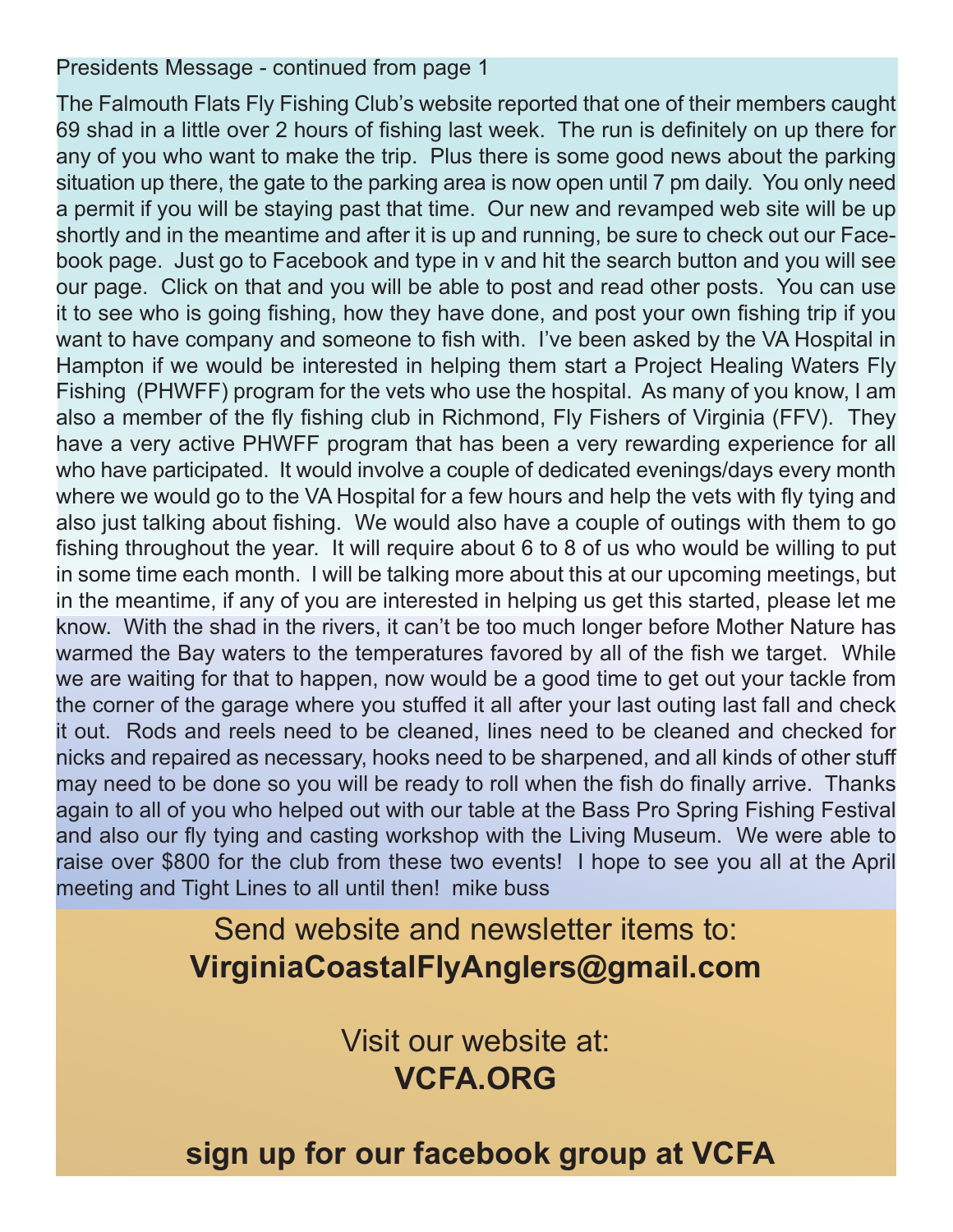On March 19, the club ran a one-day fly fishing and fly tying workshop at the Virginia Living Museum. We had fifty persons who paid to attend the day. Thanks to Kevin Du Bois, Greg Brown, Mike Buss, Nick Nickerson and Larry Clemens for helping out and making the day a success. The group started off inside with a welcome and overview of the club. The split the group. Half started outside with casting and rigging help from Mike and Kevin and Greg, while the other half remained inside for fly tying with Larry, Dave, and Nick. We stopped for lunch, switched groups and continued the sessions. All in all we made over \$700.00 for the club and possibly picked up a few new club members.



Larry, showing one of the procedures for a fly tied in the morning session

Mike welcoming everyone to the workshop and telling them about the club.



 $V$ irginia Coastal Fly Anglers **MEMBERSHIP RENEWAL** 

### Date:

Membership is \$30.00 annually and includes all family members. Please complete this form with a check made payable to VCFA. You can bring the completed form and check to the next meeting, or mail it to or club treasurer at VCFA, P.O. Box 2866, Virginia Beach, VA 23450- 2866

| <b>NAME</b>                      |                |                   |
|----------------------------------|----------------|-------------------|
| <b>ADDRESS</b>                   |                |                   |
| City                             | <b>STATE</b>   | $\overline{Z}$ ip |
| Phone                            | Email          |                   |
| <b>Please Circle:</b> New Member | <b>Renewal</b> |                   |
|                                  |                |                   |

# **RENEW YOUR MEMBERSHIP NOW! RENEW YOUR MEMBERSHIP NOW!**